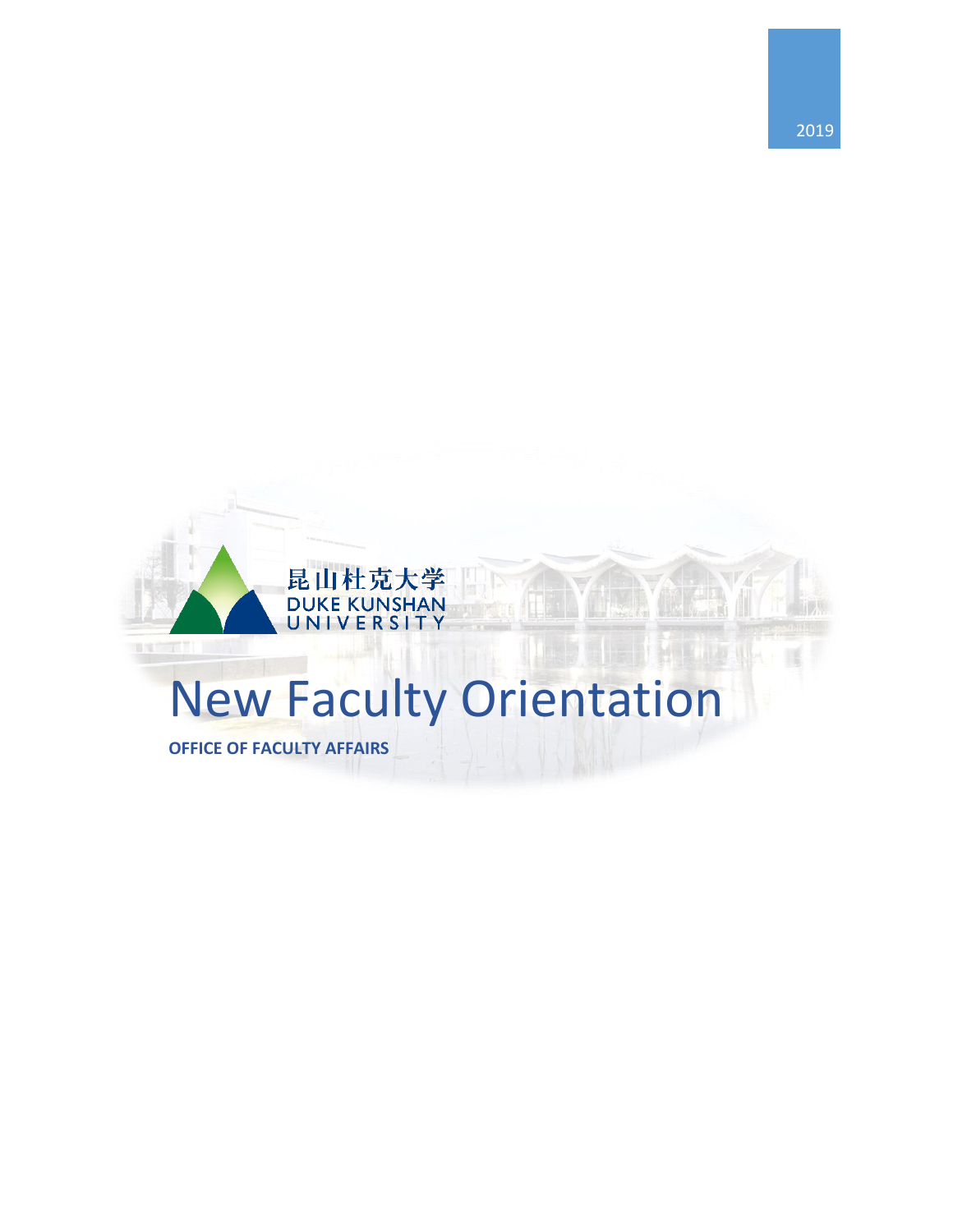| <b>MONDAY AUGUST 5TH</b> |                                                                                                                                                           |         |  |
|--------------------------|-----------------------------------------------------------------------------------------------------------------------------------------------------------|---------|--|
| $9:00 - 10:00$ AM        | Introductions and Schedule Overview<br><b>Katherine Robertson, Director of Faculty Affairs</b><br><b>Opening Remarks</b><br><b>Chancellor Youmei Feng</b> | AB 1079 |  |
| $10:00 - 10:15$ AM       | <b>COFFEE BREAK</b>                                                                                                                                       |         |  |
| $10:30 - 11:30$ AM       | China's Political Climate and Academic Freedom<br><b>EVC Denis Simon</b>                                                                                  | AB 1079 |  |
| $11:30$ AM $- 1:00$ PM   | <b>FREE TIME</b>                                                                                                                                          |         |  |
| $1:00 - 1:30$ PM         | Address from VCAA<br><b>VCAA Scott MacEachern</b>                                                                                                         | AB 1079 |  |
| $1:30 - 2:15$ PM         | Open Discussion with VCAA                                                                                                                                 | AB 1079 |  |
| $2:15 - 2:30$ PM         | <b>COFFEE BREAK</b>                                                                                                                                       |         |  |
| $2:30 - 3:30$ PM         | DKU's International Activities and Positioning<br><b>EVC Denis Simon</b>                                                                                  |         |  |
| 3:30 PM ------           | <b>FREE TIME</b>                                                                                                                                          |         |  |

| <b>TUESDAY AUGUST 6TH</b> |                                                                                 |                      |  |
|---------------------------|---------------------------------------------------------------------------------|----------------------|--|
| $9:00 - 9:45$ AM          | Academic Policies and Undergraduate Support Office<br><b>Dean Marcia France</b> | AB 1079              |  |
| $9:45 - 10:00$ AM         | <b>COFFEE BREAK</b>                                                             |                      |  |
| $10:00 - 10:30$ AM        | LCC, Language Studio and Academic Support                                       | AB 1079              |  |
|                           | <b>Don Snow, Director LCC</b>                                                   |                      |  |
|                           | Tourgeé Simpson, Associate Dean for Advising                                    |                      |  |
|                           | Kris Hiller, Associate Director Writing & Language Studio                       |                      |  |
| $10:30 - 11:00$ AM        | Cultivating Inclusivity in the Classroom                                        | AB 1079              |  |
|                           | <b>Denise Simpson, Director of Academic Initiatives</b>                         |                      |  |
| $11:00$ AM $- 1:00$ PM    | <b>FREE TIME</b>                                                                |                      |  |
| $1:00 - 1:30$ PM          | Intro' to Office of Research Support and Technology<br>Transfer<br>Chenggian Li | AB 1079              |  |
| $1:30 - 2:30$ PM          | Research Centers & Scholarship Panel                                            | AB 1079              |  |
|                           | Katherine Robertson, Director of Faculty Affairs                                |                      |  |
| $2:30 - 2:45$ PM          | <b>COFFEE BREAK</b>                                                             |                      |  |
| $2:45 - 3:30$ PM          | <b>Group Discussion and Report</b>                                              | <b>AB Team Rooms</b> |  |
|                           | Concerns about Scholarship                                                      | 1078/1076/1082/1084  |  |
|                           |                                                                                 | /2116/2120/2118      |  |
| 3:30 PM -------           | <b>FREE TIME</b>                                                                |                      |  |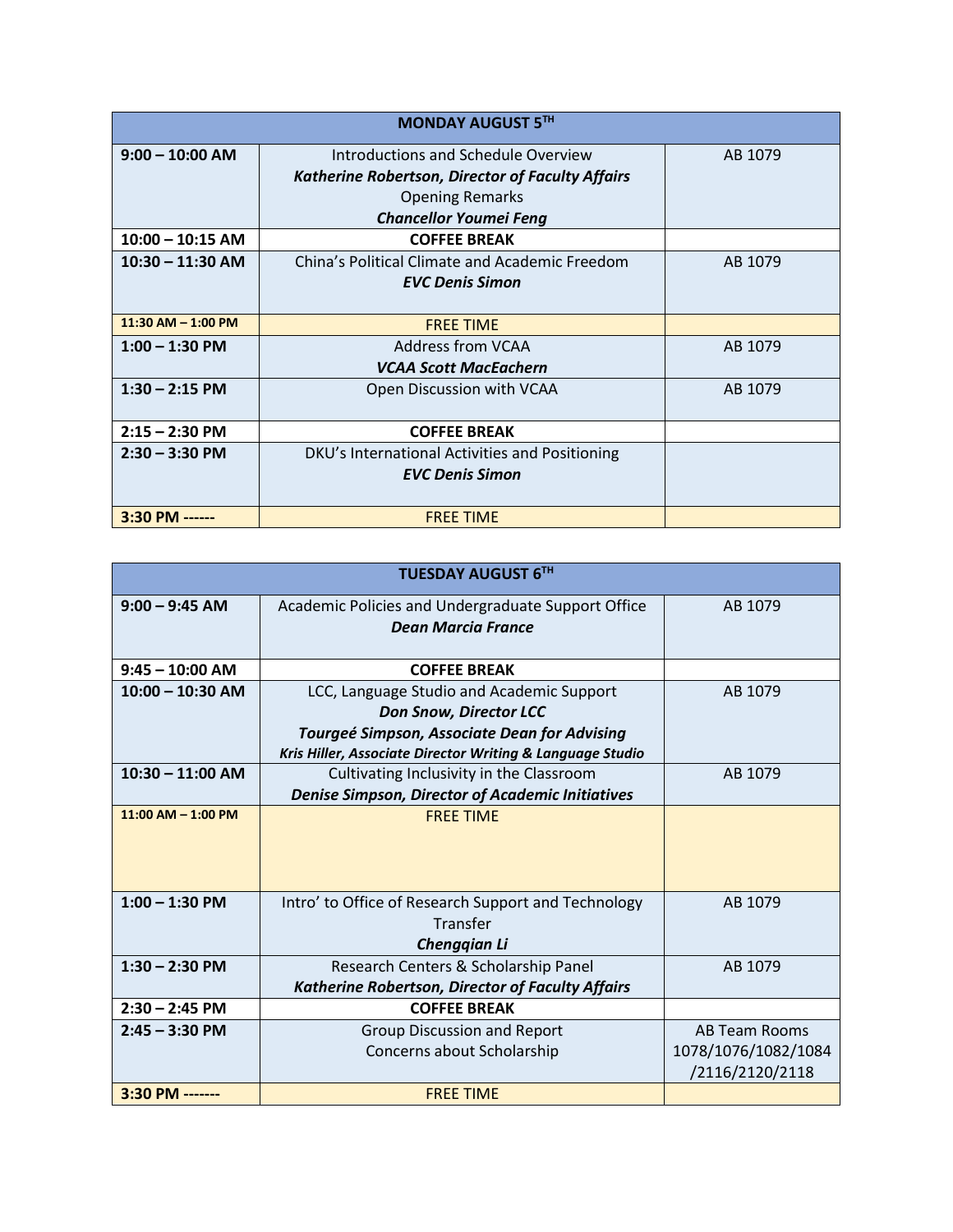| <b>WEDNESDAY AUGUST 7TH</b> |                                                 |                              |  |
|-----------------------------|-------------------------------------------------|------------------------------|--|
| $9:00 - 10:00$ AM           | SIS and IT                                      | AB 1079                      |  |
|                             | <b>John Campbell and Lingling Wang</b>          |                              |  |
|                             | Judith Heath and William Wan, IT                |                              |  |
| $10:00 - 10:45AM$           | Library Resources                               | AB 1079                      |  |
|                             | Joanna Hare, Research and Instruction Librarian |                              |  |
|                             | Helen Hong Xu, University Librarian             |                              |  |
| $10:45 - 11:00AM$           | <b>COFFEE BREAK</b>                             |                              |  |
| $11:00 - 11:30$ AM          | <b>CTL</b>                                      | AB 1079                      |  |
|                             | Haiyan Zhou, Associate Director CTL             |                              |  |
| $11:30$ AM $- 1:00$ PM      | <b>FREE TIME</b>                                |                              |  |
|                             |                                                 |                              |  |
| $1:00 - 1:45$ PM            | <b>OPTIONAL</b>                                 | AB 3033                      |  |
|                             | <b>Educational Technology Office Hours</b>      |                              |  |
|                             | <b>Haiyan Zhou</b>                              |                              |  |
| $2:00 - 4:30$ PM            | <b>OPTIONAL</b>                                 | <b>MEET IN CC LOBBY</b>      |  |
|                             | Trip to Bacheng Water Town                      |                              |  |
|                             |                                                 |                              |  |
|                             | <b>*MUST RSVP</b>                               |                              |  |
|                             |                                                 |                              |  |
| $4:30 - 5:30$ PM            | <b>FREE TIME</b>                                |                              |  |
| 5:30 PM                     | <b>Reception with Chancellors</b>               | <b>Executive Dining Hall</b> |  |
|                             | <b>*MUST RSVP</b>                               |                              |  |

| <b>THURSDAY AUGUST 8TH</b>       |                                                                                  |                                              |                              |  |  |
|----------------------------------|----------------------------------------------------------------------------------|----------------------------------------------|------------------------------|--|--|
| $9:00 - 10:45$ AM                | <b>FREE TIME</b>                                                                 |                                              |                              |  |  |
| $10:45 - 11:30$ AM               | Living in China<br><b>Tim Smith, Discussion Leader</b><br><b>Spouses Welcome</b> |                                              | AB 2107                      |  |  |
| $11:30$ AM $- 1:00$<br><b>PM</b> | <b>Lunch with Spouses (lunch voucher)</b><br><b>*MUST RSVP</b>                   |                                              | <b>Executive Dining Hall</b> |  |  |
| $1:30 - 2:30$ PM                 | MSH 1: Mainland China plan<br><b>Spouses Welcome</b>                             |                                              | AB 2107                      |  |  |
| $2:30 - 3:30 P M$                |                                                                                  | MSH 2: Global Plan<br><b>Spouses Welcome</b> | AB 2107                      |  |  |
| $3:30 - 4:30$ PM                 |                                                                                  | <b>FREE TIME</b>                             |                              |  |  |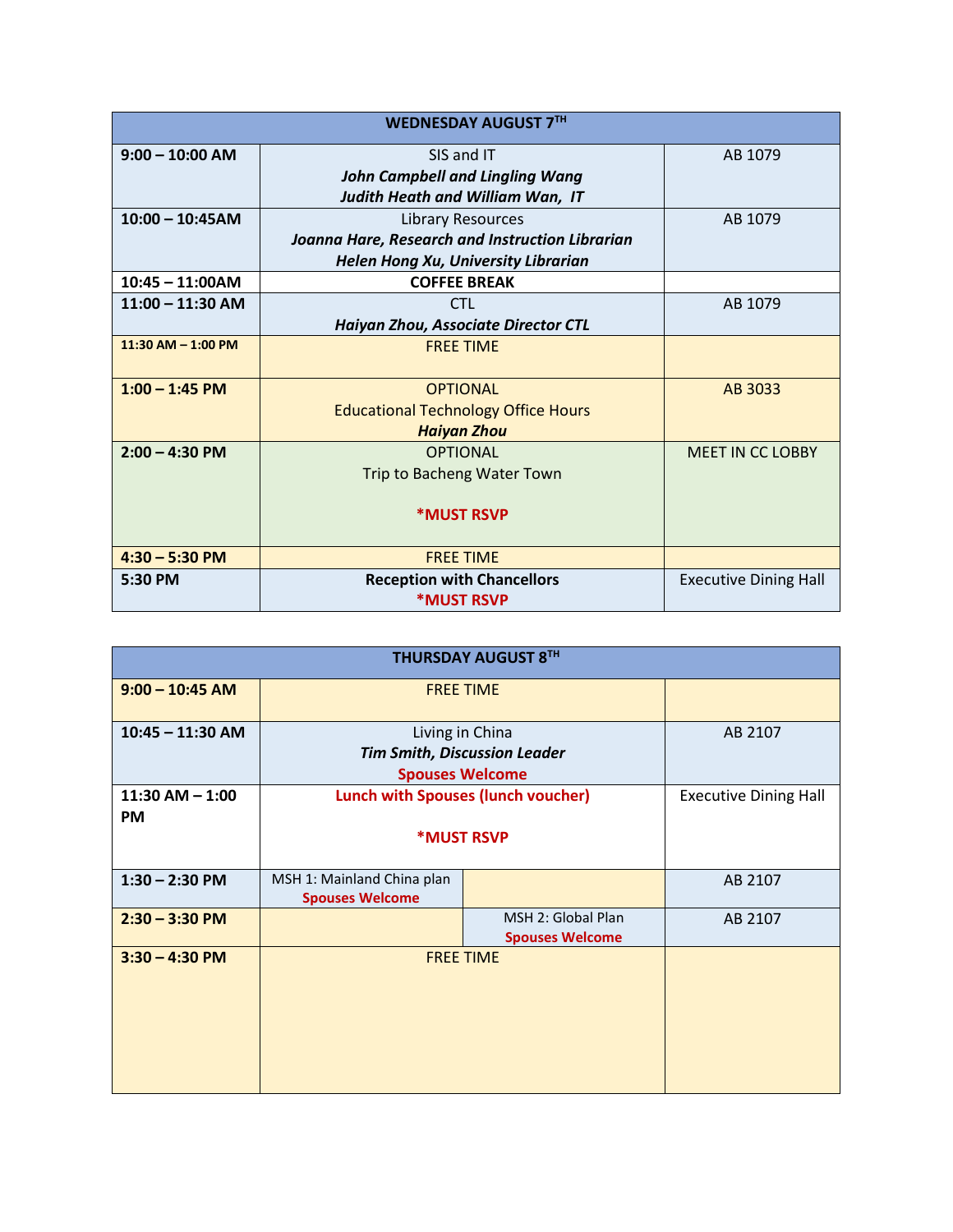| <b>FRIDAY AUGUST 9TH</b> |                                                    |         |  |
|--------------------------|----------------------------------------------------|---------|--|
| $9:00 - 9:30$ AM         | <b>Curriculum Overview</b>                         | AB 2107 |  |
|                          | <b>Dean Marcia France</b>                          |         |  |
| $9:30 - 10:30$ AM        | SIS & Advisor's Role in Registration               | AB 2107 |  |
|                          | Tourgeé Simpson, Associate Dean for Advising       |         |  |
|                          | Tony Chen, Sr. Coordinator for Academic Advising   |         |  |
| $10:30 - 10:45$ AM       | <b>COFFEE BREAK</b>                                |         |  |
| $10:45$ AM $- 12:00$     | Intro' to Advising and Advising Systems            | AB2107  |  |
| <b>PM</b>                | Tourgeé Simpson, Associate Dean for Advising       |         |  |
|                          | Tony Chen, Sr. Coordinator for Academic Advising   |         |  |
| $12:00 - 1:00$ PM        | Lunch Discussion Session with Advising Team        | AB 2107 |  |
|                          | Lunch Provided by Office of Undergraduate Advising |         |  |
| $1:00 - 2:30$ PM         | <b>Academic Affairs Student Support Programs</b>   | AB 2107 |  |
|                          | Damian Medina, Associate Dean of Student Affairs   |         |  |
|                          |                                                    |         |  |
| 2:30 PM --------         | <b>FREE TIME</b>                                   |         |  |
|                          |                                                    |         |  |
|                          |                                                    |         |  |
|                          |                                                    |         |  |
|                          |                                                    |         |  |